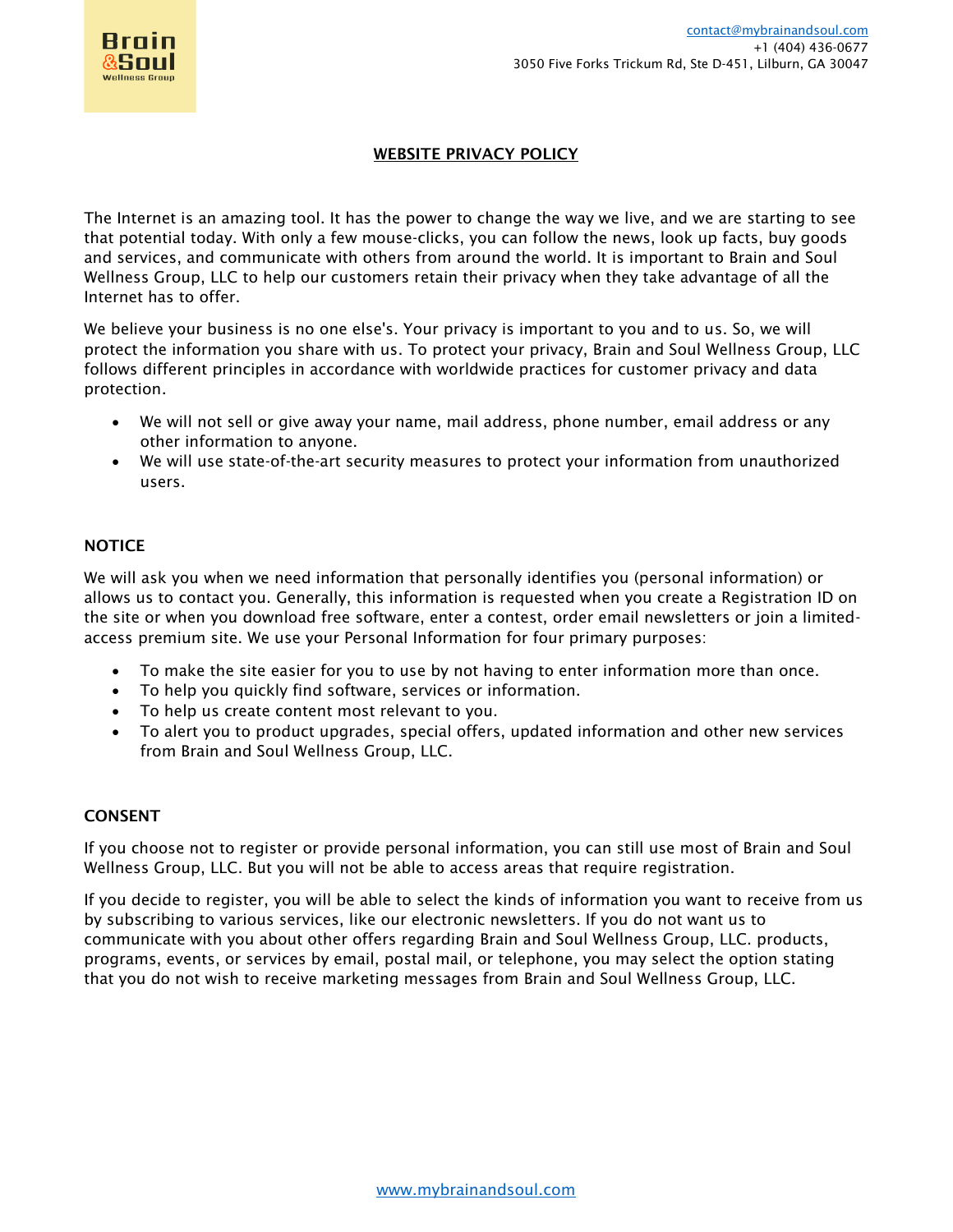# **ACCESS**

We will provide you with the means to ensure that your personal information is correct and current. You may review and update this information at any time at the Visitor Center (or by contacting us). There, you can:

- View and edit personal information you have already given us.
- Tell us whether you want us to send you marketing information.
- Sign up for electronic newsletters about our services and products.
- Register. Once you register, you will not need to do it again. Wherever you go on [www.mybrainandsoul.com,](http://www.mybrainandsoul.com/) your information stays with you.

## **SECURITY**

Brain and Soul Wellness Group, LLC has taken strong measures to protect the security of your personal information and to ensure that your choices for its intended use are honored. We take strong precautions to protect your data from loss, misuse, unauthorized access or disclosure, alteration, or destruction.

We guarantee your e-commerce transactions to be 100% safe and secure. When you place orders or access your personal account information, you are utilizing secure server software SSL, which encrypts your personal information before it is sent over the Internet. SSL is one of the safest encryption technologies available.

Brain and Soul Wellness Group, LLC strictly protects the security of your personal information and honors your choices for its intended use. We carefully protect your data from loss, misuse, unauthorized access or disclosure, alteration, or destruction.

Your personal information is never shared outside the company without your permission, except under conditions explained above. Inside the company, data is stored in password-controlled servers with limited access. Your information may be stored and processed in accordance with the requirements of the Health Insurance Portability and Accountability Act (HIPAA).

You also have a significant role in protecting your information. No one can see or edit your personal information without knowing your username and password, so do not share these with others.

### NOTICE TO PARENTS

Parents or guardians: we want to help you guard your children's privacy. We encourage you to talk to your children about safe and responsible use of their Personal Information while using the Internet.

The Brain and Soul Wellness Group, LLC site does not publish content that is targeted to children. However, if you are concerned about your children providing Brain and Soul Wellness Group, LLC any personal information without your consent, Brain and Soul Wellness Group, LLC offers a Kids account. It allows parents to give parental consent for the collection, use and sharing of children's (ages 12 and under) personal information online.

### ENFORCEMENT

If for some reason you believe Brain and Soul Wellness Group, LLC has not adhered to these principles, please notify us by email at *privacy@mybrainandsoul.com*, and we will do our best to determine and correct the problem promptly. Be certain the words Privacy Policy are in the Subject line.